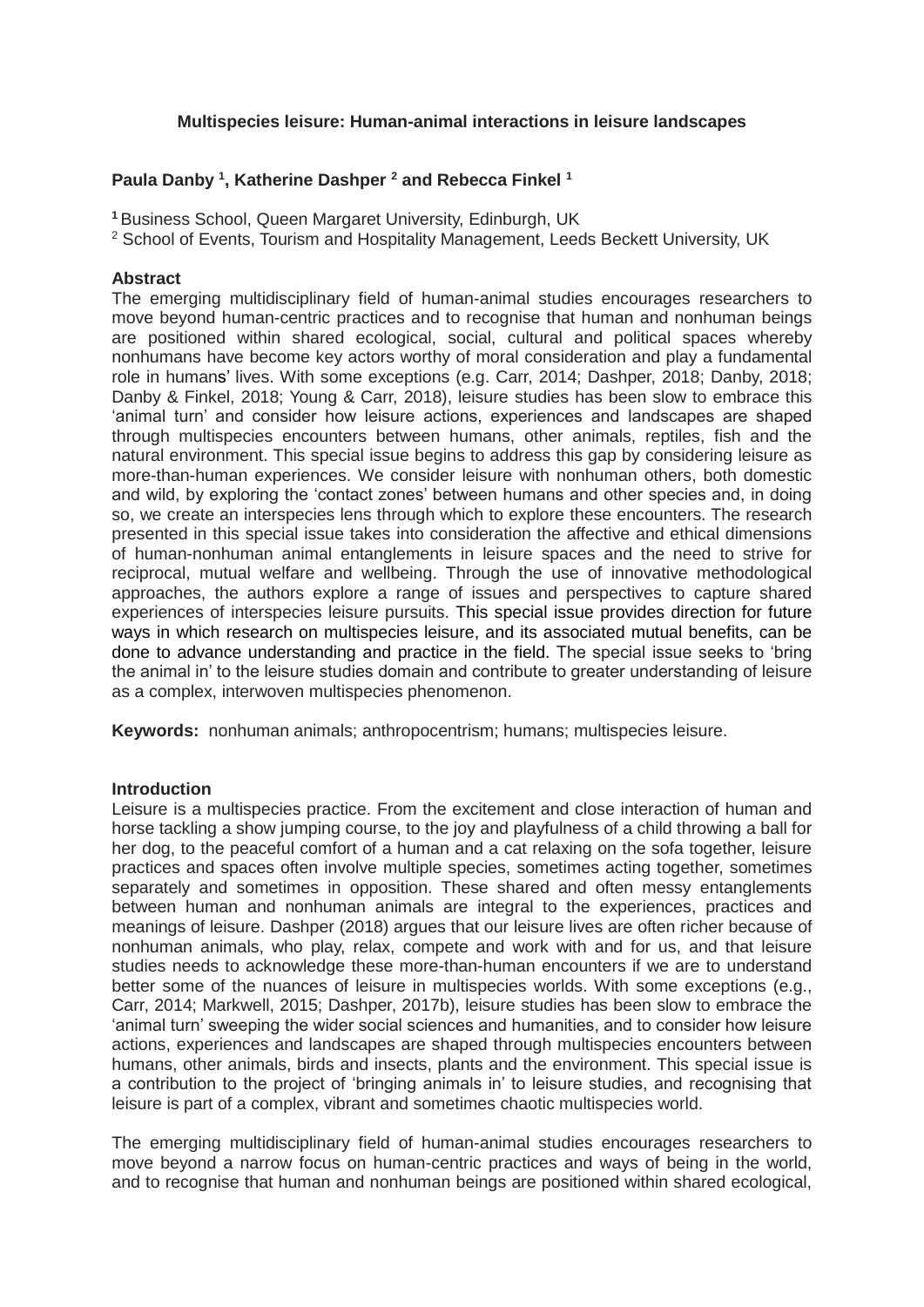social, cultural and political spaces. Wider social debates related to ethics and welfare, environmental concerns and climate change, and human rights and responsibilities to the wider world, are not detached from the field of leisure studies which is both influenced by and can influence wider discourses. The broader field of human-animal studies has tended to focus on topics such as care, welfare and work, or specific human-animal encounters, such as those between people and companion animals or pets (Charles, 2014; Coulter, 2016; Clarke & Knights, 2018), and leisure has received much less focus to date. Our aim with this special issue was to challenge leisure researchers to think beyond our taken-forgranted humanist frameworks and to consider explicitly the ways in which leisure spaces and practices are co-produced, shaped and experienced by human and nonhuman animals, and what those multispecies encounters add to understandings of leisure as integral to our well-being and happiness in contemporary societies.

This introduction begins with a brief discussion of what we mean by the terms 'multispecies' and 'more-than-human' and some of the theoretical and methodological challenges that adopting posthumanist frameworks may pose for leisure researchers. We then go on to consider what such perspectives might add to the field of leisure studies, and discuss some of the existing research in this area. The next section introduces the papers in this special issue, which show the diversity and richness of multispecies perspectives on leisure, and the possibilities for advancing understanding in this emerging field. The final section suggests some areas for further development in research on multispecies leisure.

#### **More-than-human and multispecies perspectives**

Leisure studies, and the social sciences more broadly, is strongly anthropocentric, positioning humans as the only legitimate focus for study, and concentrating on human priorities, experiences and practices (Dashper, 2018; Finkel & Danby, 2018). If nonhumans do appear in research, they are usually confined to a background role, reduced to specieslevel, and only considered if their actions or behaviours affect human outcomes (Catlin et al., 2013). Within this work, individual animals and their unique subjectivities disappear from view, and their 'animalness' is presented only in relation to their value to humans. A growing body of researchers are now recognising that this is untenable, and that nonhumans are more than just backdrops for human lives and are instead active agents, with their own inner lives and interests, priorities and rights (Sanders, 1990; Cooke, 2011). The seminal work of Donna Haraway (2003) has strongly influenced theoretical development in this field, and her claim that "[t]o be one is always to *become with* many" (2008: 4, italics in original), underpins the 'animal turn' that recognises the inseparability of human and nonhuman in what is undeniably a multispecies world. More-than-human approaches make this explicit and aim to explore the "contact zones where lines separating nature from culture have broken down, where encounters between *Homo sapiens* and other beings generate mutual ecologies and co-produced niches" (Kirksey & Helmreich, 2010: 546).

More-than-human approaches within leisure aim to explore new modes of being and becoming in the contemporary world. Various theoretical approaches that rethink humancentredness have focused on the complexities surrounding interactions between humans and nonhuman animals, along with places, landscapes and objects. Posthumanism, as well as Actor Network Theory (ANT) and non-representational theories, seeks to explore and develop spatialities, politics and ethical considerations associated with humans and nonhumans, whereby the singular focus surrounding the human subject is challenged and boundaries become blurred. Instone (1998) alerts us to the fact that a postmodern world blurs the boundaries between nature, society, humans and nonhuman animals. Panelli (2010) articulates that ANT rejects the distinction between the human and the nonhuman animal, indicating that the nonhuman animal is more often than not the most important actant in the human material world. DeMello (2012) argues that nonhumans should ideally enjoy a life of love and attention, as well as humans. Bowes et al. (2015) acknowledge that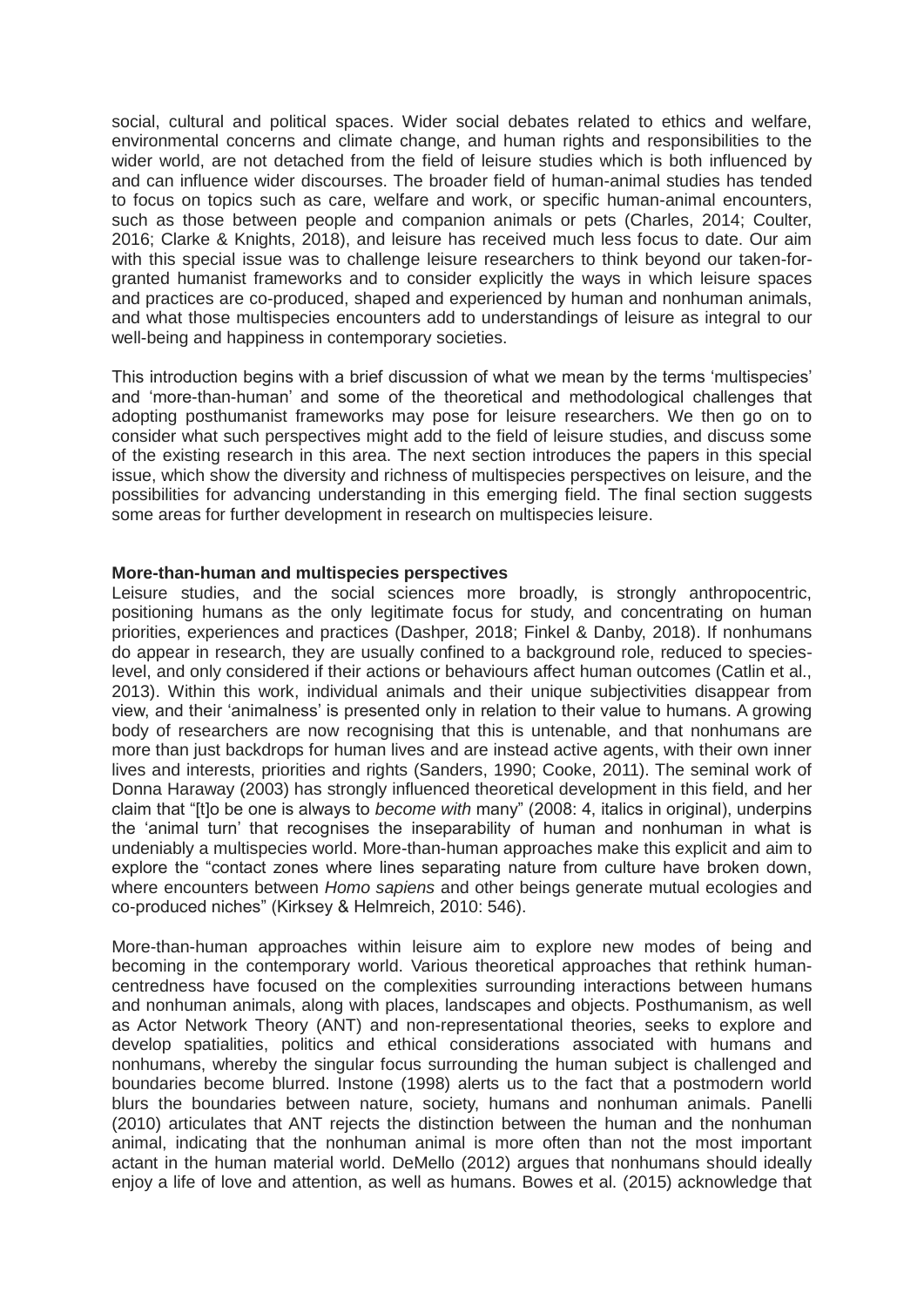trans-species social bonds are driven by multifarious factors including the desire for power, control, affection and kinship that promote wide-ranging benefits. This 'animal turn' acknowledges the embodied knowledge or indeed a 'sensorial-ontology' which arises when species meet and interact (Barad, 2008; Hayward, 2010; Hurn, 2012).

These theories and approaches are complex and diverse, and detailed discussion of them is beyond the scope of this article. However, all these positions share the posthumanist goal to decentre human authority and recognise explicitly that nonhumans can and do shape our worlds and our experiences, for good and for bad. As Peggs (2013) argues, even if we restrict our research attention to human societies and practices alone (and neither she nor we are suggesting we should do so), we still should consider relations with nonhumans in our research, as these constitute integral facets of our everyday experiences. Pacini-Ketchabaw et al. (2016: 2) acknowledge the long-standing resistance to accounting for the experiences and practices of nonhumans in social science research, arguing that "[t]he insistence that we live in not just exclusively human societies but in common worlds with other species runs counter to the human-centric impulse to divide ourselves off from the rest of the world and re-enact the self-perpetuating nature/culture divide." More-than-human perspectives, in their varying forms, represent attempts to challenge this divide and recognise the complex, interwoven 'common worlds' in which we are all embedded.

As Buller (2014: 309) argues, "animals are beginning, at last, to make their presence (or absence) felt and matter". This raises challenging theoretical, methodological and practical issues for researchers. What does it mean to 'bring animals in' to research? How can we try and decentre human perspectives, and give some kind of 'voice' to nonhuman animals? How can we try and represent the deeply embodied, usually non-verbal interactions between species that constitute multispecies encounters, when we are tied by the conventions of academia to the written word? Dowling et al. (2017: 824) suggest that this needs us to radically rethink how we do research and "to perform, to engage, to embody, to image and imagine, to witness, to sense, to analyse – across, through, with and as, more-thanhumans."

The subpractice of multispecies ethnography attempts to engage with this process, to focus on "the lively connections among species (often, but not always, including humans), their collective effects and their ethical implications" (Pacini-Ketchabaw et al., 2016: 1149). This is difficult and requires attempting to shift our focus from our human perspectives alone and our preference for visual and verbal cues and, instead, to try and engage our bodies as multispecies research instruments, as "part of the ethnographic script" (Madden, 2014: 282). This may encourage more interdisciplinary research in leisure studies, drawing on ethology, ecology and other natural sciences to supplement our social science perspectives and to try and begin to bridge the nature-culture divide. It may lead to more personal, introspective accounts of interspecies relationships and encounters, drawing on (auto)ethnography and narrative techniques to try and capture some of the emotive richness of multispecies leisure (see Harmon, 2019). Multispecies research has potential to disrupt dominant narratives and theoretical perspectives in leisure studies and to open up new ways of thinking about, writing about and doing research.

The more-than-human theoretical approach to human-nonhuman relations within leisure, whilst providing a more innovative mode of enquiry within the leisure landscape, also helps us to contextualise human-nonhuman experiential encounters. One of the challenges of trying to adopt a multispecies lens concerns the lack of overt descriptive reflection that arises from interspecies encounters, in that humans may find it difficult to describe, understand and explain such relationships and emotional interactions due to the lack of 'vocal' expression from nonhumans. As a result, Game (2001) argues there is a requirement for interconnectedness between species, indicating a need to respect and understand each other's differences to communicate more effectively, often on deeply embodied, nonverbal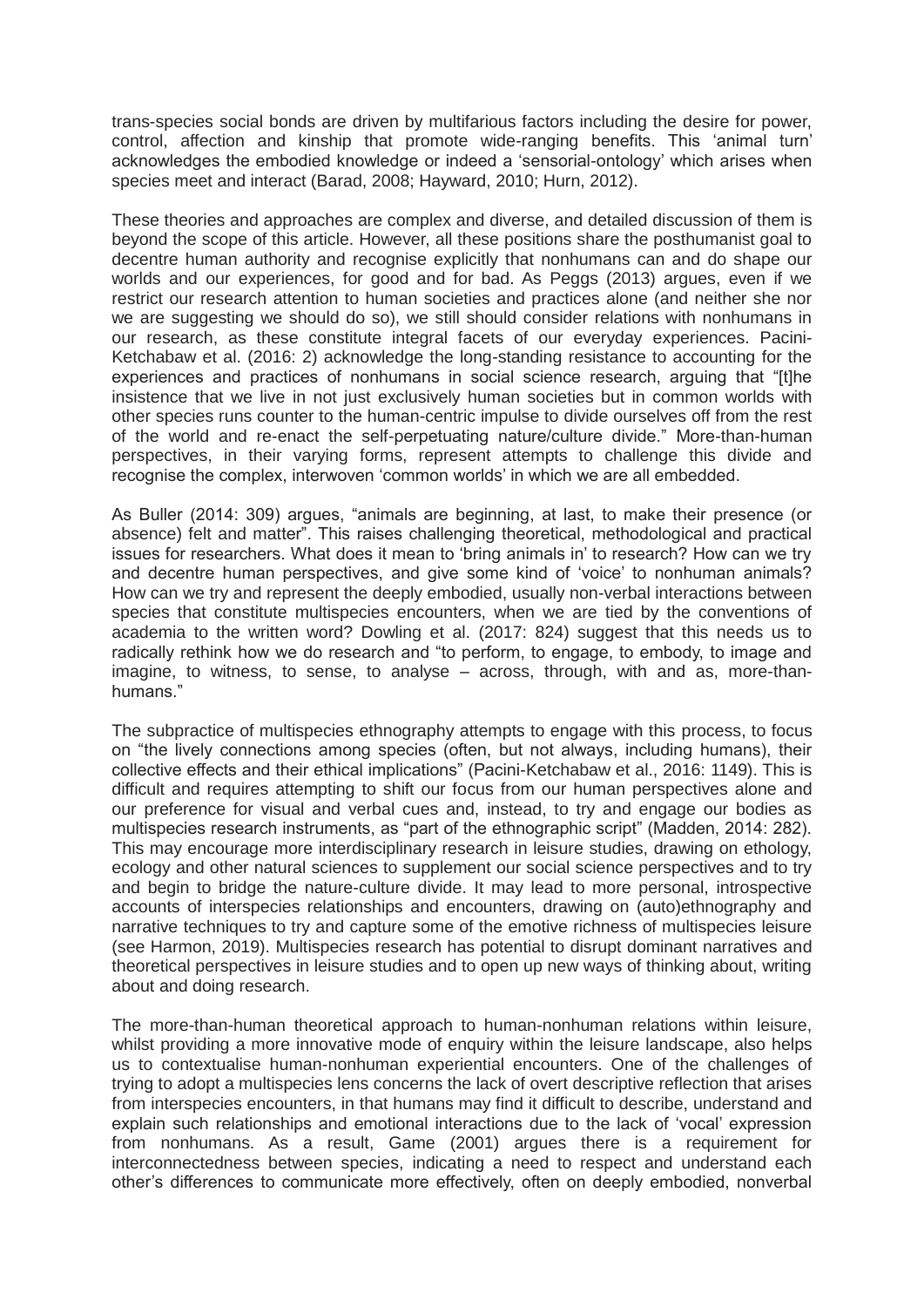terms. She refers to an 'in-between' stage where the human becomes part nonhuman and the nonhuman part human, through sustained interaction. Including nonhuman animals as actors in research and opening up to cross-species communications emergent through the leisure landscape enables a sharing of mutual realities between humans and nonhumans (Danby, 2018). Social exchanges and embodied interaction between humans and nonhumans play significant roles, as through varying encounters human and nonhuman are able to anticipate and acknowledge each other's needs and behaviours by assessing a range of bodily cues. Such non-anthropocentric ontological perspectives emphasise how the the leisure landscape may be populated and co-constituted by varying humans and nonhumans, through myriad assemblages they engage with, together and separately (Lorimer, 2009).

To really take on multispecies perspectives is difficult, and poses challenges to leisure researchers more used to focusing on human-human interactions, and human activities, priorities and experiences. As Birke and Hockenhull (2012) articulate, studying interspecies bonds is not easy and methodologies tend to focus upon one actor rather than another, and additionally, we are dealing with relations of two very different kinds of beings. However, just because something is challenging does not mean we should not attempt to engage with it, and in the next section we introduce research on different leisure practices that draw on explicitly more-than-human perspectives, and in so doing, open up interesting theoretical, methodological and practical insights about leisure and leisure research.

## **Leisure as a multispecies practice**

Nonhuman animals are integral to myriad human leisure experiences and help enhance many people's physical, psychological and social well-being (Hallberg, 2008; Danby, 2018; Dashper, 2018; Finkel & Danby, 2018; Young & Carr, 2018). The papers in this special issue are not the first to consider some aspects of multispecies leisure, although the earlier research is relatively dispersed around different journals and outlets. Whilst we acknowledge that this literature is diverse and covers many different contexts and issues, we have identified three core areas in the wider literature on multispecies leisure which we discuss here: dogs and dog agility; equestrian/horse leisure; and multispecies tourism. We have chosen to focus on leisure with dogs and with horses because these are the nonhuman animals with whom humans share the most intimate, active, diverse and collaborative leisure relationships. People involve both dogs and horses in a variety of leisure practices, often involving complex and nuanced interspecies communication, in ways rarely experienced between humans and other species. Multispecies tourism is our third area for discussion as it encompasses a broader variety of interspecies interactions than either human-canine or human-equine leisure, and research highlights some of the complex issues of power and responsibility that underpin all interspecies encounters, including those experienced through leisure.

Human-dog relationships are often extremely close, and offer numerous affordances for performing multispecies leisure. Carr (2014) has considered a wide range of human-dog activities and practices in his discussion of dog-related leisure, ranging from dog holidays, to dog cuisine, and dogs as 'leisure objects'. Sanders (1999) has explored human-dog interactions through various leisure and work practices, while Fletcher and Platt (2018) consider the routine dog walk as a multispecies leisure activity. Several other researchers have focused specifically on the multispecies competitive practice of dog agility, considering how involvement in this activity requires considerable investment of time, money and emotion, often placing stress on other aspects of a human's life (Baldwin & Norris, 1999; Gillespie, Leffler & Lerner, 2002). Hultsman's (2012) research takes an interesting approach in exploring how involvement in dog agility is experienced and negotiated between human couples. Although she reported the potential for the same strains as found in previous studies, she also found that multispecies leisure provided couples with a source of close engagement and bonding, between them but also, and importantly, with their dog(s). All of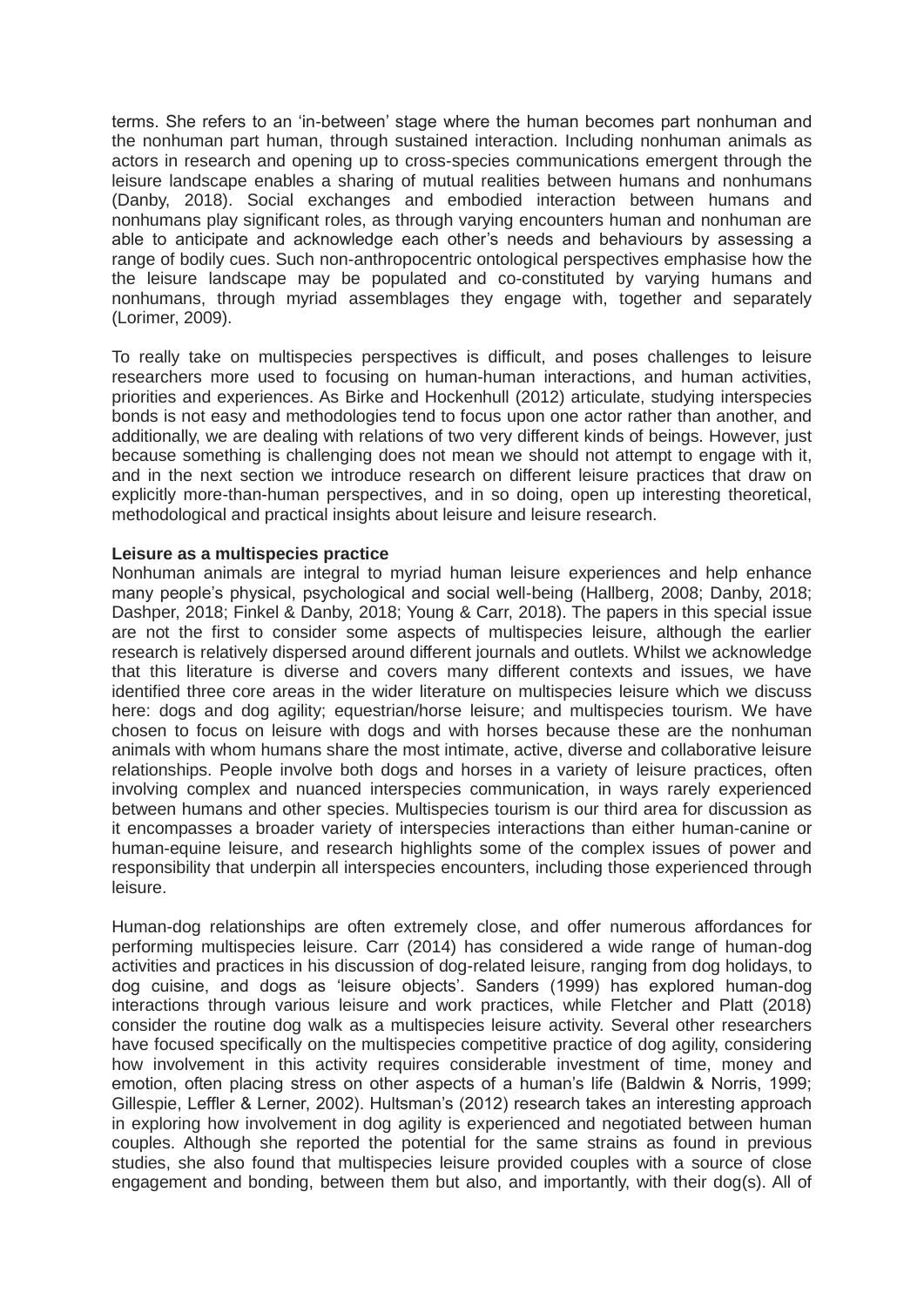these studies illustrate what many people who live with dogs (and other companion animals) know: these multispecies leisure activities are meaningful and rich expressions of complex relationships between humans and dogs, often reflective of deeply held emotions and attachments (Nottle & Young, 2019). Human-canine leisure constitutes an important part of these interspecies relationships.

There is a growing body of work that considers human-equine leisure, and although very different to that between humans and dogs, the relationship between humans and horses is also long, close and complex. Numerous equestrian practices could usefully be considered multispecies leisure, and research in this field covers multiple activities ranging from equestrian tourism (Gilbert & Gillet, 2014; Sigurðardóttir & Helgadóttir, 2015; Buchmann, 2017; Dashper, 2019) to competitive sport (Wipper, 2000; Dashper, 2012; Gilbert & Gillet, 2012) to non-competitive interactions and relationships (Hockenhull et al., 2010; Maurstad et al., 2013; Dashper, 2017a). Human-equine leisure practices and associated experiences can provide hedonistic activities and assist with the emergence and development of meaningful relationships. The 'equiscape' provides a leisure landscape through which various activities and relations are formed, where humans and horses interconnect within temporally-bound natural spaces, where boundaries become blurred (Danby, 2018; Finkel & Danby, 2018; Linghede, 2019). These and other studies explore some of the complex, deeply embodied encounters that occur between humans and horses during riding, routine interactions and caring activities (Game, 2001; Ford, 2019). Equestrian leisure requires high levels of commitment, in terms of time, emotion and financial input, and so often becomes an important marker of individual and collective identity (Dashper, 2017b; Dashper, Abbott & Wallace, 2019). Dominant themes emerging from the human-horse leisure literature include: the gendered nature of this form of multispecies leisure (Dashper, 2016; Finkel & Danby, 2018; Linghede, 2019); the role of equestrian leisure at different stages of the (human and equine) lifecourse (Davis et al, 2016; Sanchez, 2017; Franklin & Schuurman, 2017); and, the importance of partnership in human-horse relationships (Maurstad et al., 2013; Dashper, 2017b). This growing field of study illustrates some of the complexities of multispecies leisure, which can be simultaneously joyous and rewarding, as well as risky and potentially heartbreaking.

The therapeutic role of animals within leisure is widely acknowledged and forms a significant part of the leisure science community due to the broad ranging therapeutic, psychological and physical health benefits associated with such human-animal encounters (Nimer & Lundahl, 2007; Chandler, 2012; Fine, 2015; Krause-Parello et al., 2019) and, as a result, multifarious animal assisted therapy (AAT) interventions (particularly with the inclusion of dogs and horses) have been incorporated into diverse social practices to improve emotional and physical wellbeing. As Chandler (2012, xi) states, "Humans are designed to thrive through relationships. Our emotional, physical and spiritual essence craves connections with others, not only so that we may have our needs met out so that we may also experience purpose and meaning in the time that we dwell on this Earth." It may be argued that this raises ethical considerations and requires specific regulations to promote and perform successful leisure-led AAT for both the wellbeing of humans and nonhumans.

Relationships between humans and dogs and between humans and horses differ in important ways that reflect the different ways in which we live, communicate and interact with different species and with different individual animals. Leisure with dogs and with horses offers people many opportunities for rewarding (and indeed sometimes challenging) interspecies encounters, and for developing and maintaining close interspecies relationships, and tends to reflect deep commitment from human participants in relation to time, money and emotion (Dashper et al. 2019). However, multispecies interactions are always underpinned by complex power relations as both human and nonhuman are positioned in a human-centric world that prioritises human interests over nonhuman ones (Carter & Charles, 2013). Whether they are called 'pets', 'partners' or 'collaborators', dogs,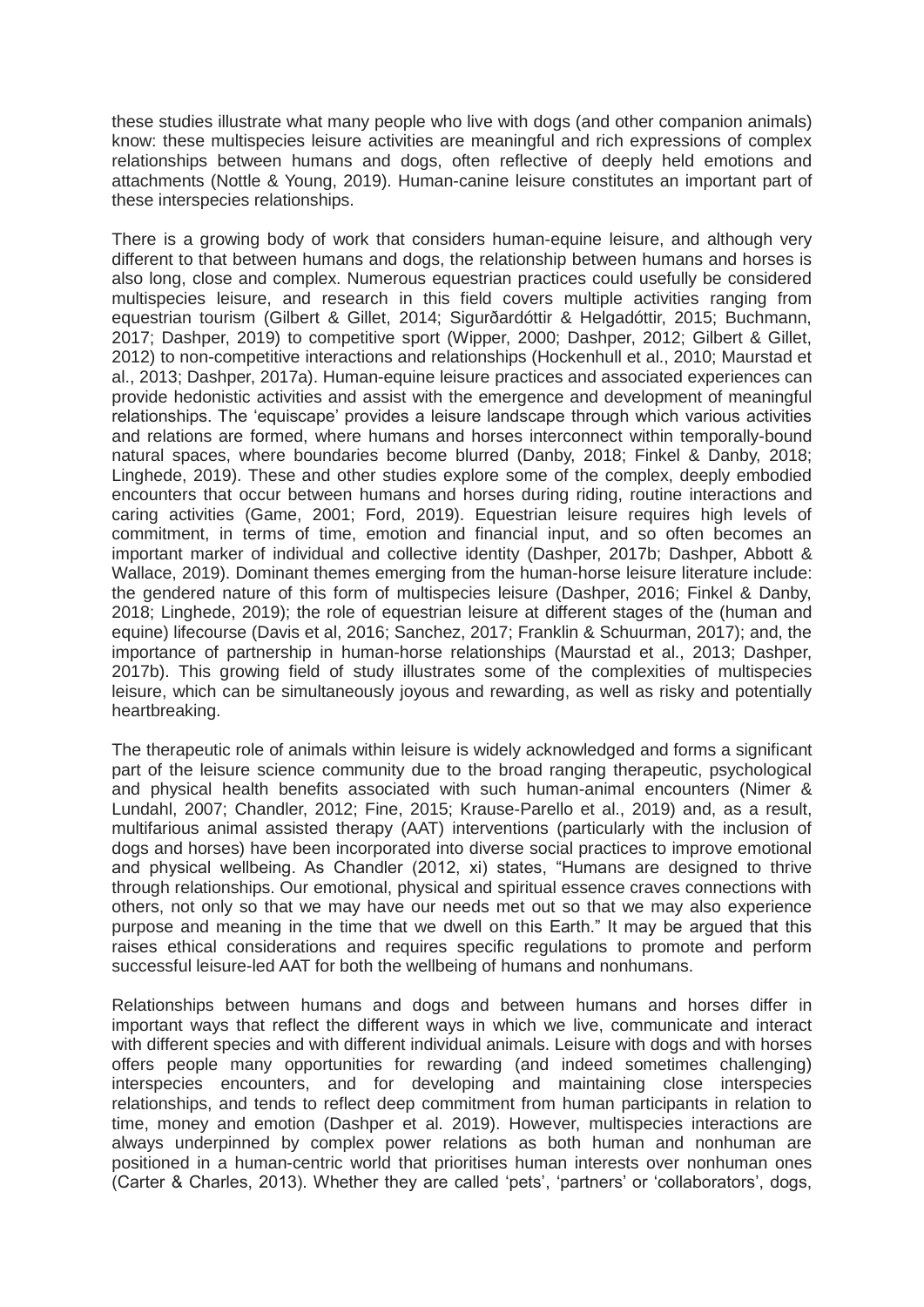horses and all animals we actively involve in our leisure activities have not actively chosen to do so in the way as we as humans decide how to spend our free time. This raises complex questions about the morality of involving nonhumans in our leisure practices, and the responsibilities we owe to them if we do. A few studies have started to address these issues in relation to 'pets' and other companion species, but this has yet to be considered fully in relation to leisure studies, a point to which we return below (Irvine, 2004; Dashper, 2014).

Tourism offers another important focus for the emerging field of multispecies leisure. While there is a wide range of research exploring different aspects of wildlife and ecotourism (Reynolds & Braithwaite, 2002; Curtin & Kragh, 2014), much of this does not take what we would consider a multispecies or more-than-human perspective, and focuses very much on human interests, experiences and practices, with nonhuman animals featuring as attractions, or as part of the background to human activities and associated entertainment. In contrast, Actor Network Theory has proven popular within tourism studies, and has been used to consider more-than-human aspects of situations as diverse as the interface between science and wildlife tourism (Rodger et al., 2009), cheese as a local tourism actor (Ren, 2011) and actor-networks in gorilla tourism (van der Duim et al., 2014). Warkentin's (2010; 2011) research on swimming with dolphins argues for the importance of what she terms 'interspecies etiquette' in these multispecies tourism encounters, which form memorable and unusual leisure experiences for the human participant, but have potential to be distressing for the dolphins. Bertella (2014: 122) argues that nonhuman animals should be included as "central actors in the tourism network", and we agree that tourism offers many interesting avenues for exploring different aspects of interspecies interactions as is evident in Markwell's (2015) edited collection, and an important site of multispecies leisure.

Tourism offers many humans an opportunity to see and interact with diverse species on a global stage that we normally would not encounter, often in their own natural environments. This can be exciting for tourists and may contribute to conservation efforts through better interspecies understanding and awareness of the importance and diverse needs of other species, which could be particularly vital as we face challenges to do with human-induced climate change and other sustainability concerns. However, tourism involving other animals whether they be captive animals (e.g. in zoos or parks) or in 'natural' environments - raises many difficult questions about animal welfare, human impacts on other species and their environments, and the ethics and responsible behaviours of animal-related tourism (Fennell, 2011; Carr & Broom, 2018). We return to some of these issues further in the final section.

These, and other studies, illustrate some of the diversity of research on multispecies leisure, in theoretical and methodological terms, as well as in relation to the focus of interspecies encounters, and the typology of nonhuman animals involved, and also suggest some areas for further development and critical reflection. This is reflected within this special issue, and in the next section we introduce the papers that form the collection.

## **Introduction to the papers in the special issue**

This special issue highlights the diverse landscape of human-nonhuman encounters in leisure. Included is work that not only focuses on pets and companion animals, such as dogs and horses, but also draws attention to less studied nonhumans, such as reptiles, fish, and coyotes. The heterogeneity of species at the centre of leisure research has led us to think in different ways about how these papers should be grouped and ordered in this special issue. In many respects, the 'type' of nonhuman animal is not the main discerning factor for the research. Instead, ontological perspectives and methodological approaches can be seen to be the innovative aspects for furthering understanding and engagement in this subject area. A range of qualitative methods have been employed by all of the authors, which is appropriate given the exploratory nature of this kind of research which is often deeply embodied and imbued with meaning (Barad, 2007), although Wilson and Rose (2019) illustrate the contribution that quantitative and mixed methods approaches can bring to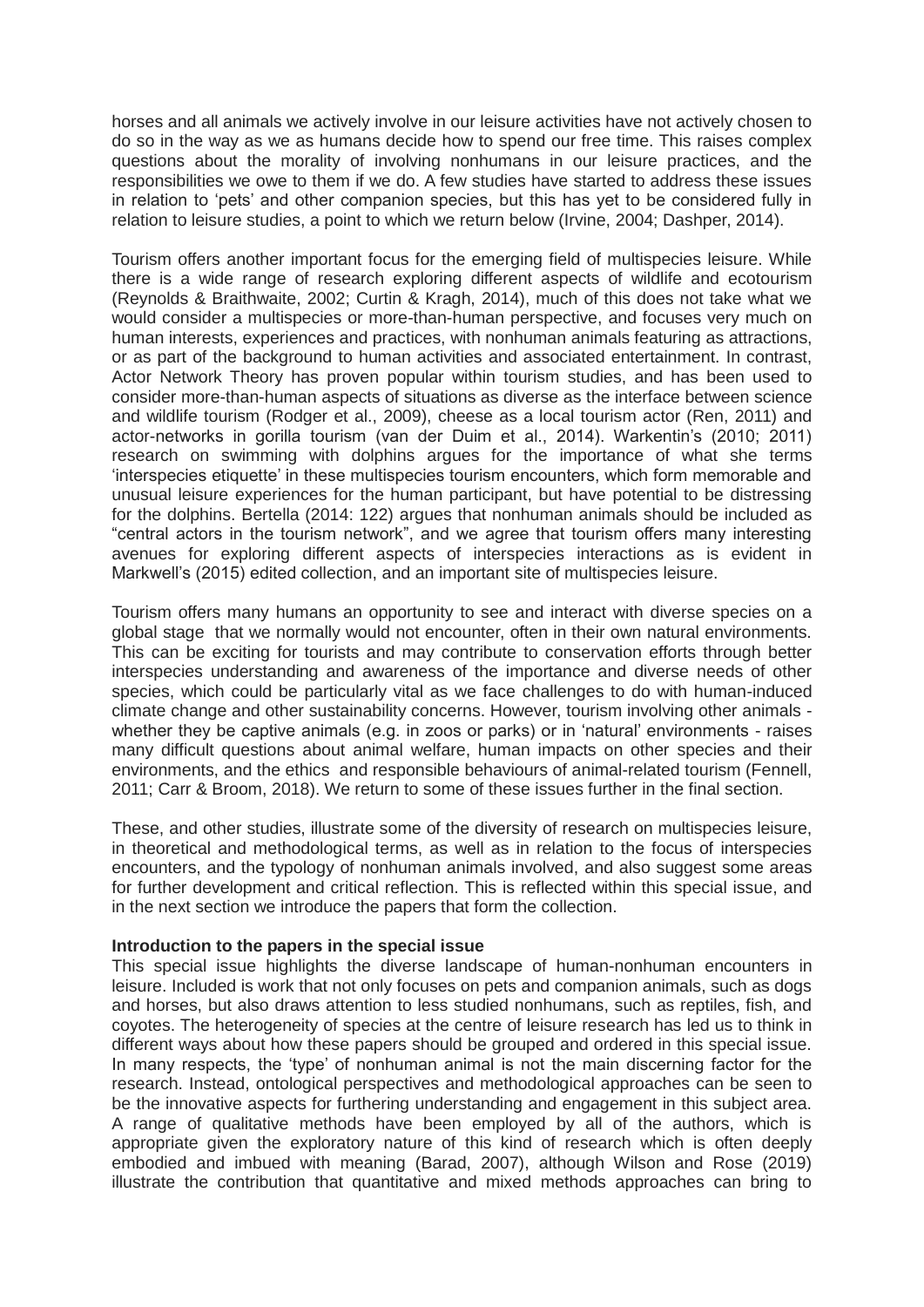understandings of multispecies leisure. The way that researchers reflect, observe, analyse, and recount the various lived experiences of *being with* nonhuman animals (Haraway, 2003) is at the core of understanding multispecies leisure. Therefore, we have set out the articles based on methodological approaches.

The special issue begins with autoethnographic approaches to researching multispecies leisure. Although these accounts are conveyed from a human point of view, all of the authors took into consideration nonhuman perspectives to prioritise co-creation of research. In a departure from traditional human-centric leisure studies, the papers explore the personal lived experiences of interspecies encounters. Nottle and Young (2019) consider the intersection of animal leisure with human leisure in a reflective analysis of individual humannonhuman animal preferences and personalities. Focusing on different approaches to 'fur parenting' and leisure lives, the authors observe their lives with their five dogs, framed within Stebbins' Serious Leisure Perspective categorisation (Elkington and Stebbins, 2014). Harmon (2019) also conducts research with dogs, but situated within end of life contexts. By studying meaningful multispecies relationships with regard to mortality, he considers the therapeutic qualities of human-dog interactions in nature. The auto/ethnography approach enables Harmon (2019) to express some of the affective and deeply held emotional aspects of multispecies encounters. Next, Ford (2019) presents an autoethnography of the experience of sport horse riding, with emphasis on co-embodiment between horse and human. Drawing on decades of personal experience in sport horse riding, she builds upon phenomenological and anthropological theories of embodiment. Following this, Markwell (2019) contemplates his life-long interest in amateur herpetology. His analysis of the intersections between reptiles, leisure, place and identity within his own life experience reveals how multispecies leisure can lead to increased empathy and understanding across species boundaries. All of the authors in this section recognise the relational and emotional capabilities of interspecies interactions (Gruen, 2011) and the mutual satisfaction that can be gained from leisure experiences with one another.

Moving from autoethnography to ethnography, the following papers share accounts of participant and direct observation of multispecies leisure in a range of settings. Markuksela & Valtonen (2019) provide insights into the rhythmic nature of the waterscape with their exploration of human-nonhuman encounters in the leisure activity of match fishing. Based on findings from three-year sensory ethnographic fieldwork conducted in Finnish Lapland, the paper suggests that these kinds of human-nonhuman encounters can be characterised as a dance between a fish and an angler. Moving to the streets of Wales, Sands (2019) investigates the affective spaces of charitable human-greyhound gatherings, which prompt further emotional, economic and practical exchanges. Her study reminds us of some of the ethical dimensions of multispecies leisure practices. Next, in contrast to the numerous studies on dog shows and agility discussed above, Stone (2019) examines the breeding and showing of pedigree cats, with an emphasis on cats' perspectives. She argues that there is a need for concentration on more equal, mutual wellbeing in such leisure environments, as there is currently a favouring of human experiences in cat shows. Dashper & Bymer (2019) introduce an ecological-phenomenological framework for understanding relationships between animate actors and their environment in and through leisure, by using the example of human riders and horses in the context of a pleasure ride leisure event. They underline the importance of considering all practices and interactions in relation to the environments in which they take place. All of the ethnographic accounts in this special issue can be seen to progress Haraway's (2003) idea of *naturecultures*, which suggests that nature and culture are not oppositions. By recognising the mutual benefits for human and nonhuman animals, the authors advocate new ways of thinking about and investigating the value and meaning of leisure in multispecies contexts.

The next set of papers draw upon interview and dialogue techniques. Linghede (2019) explores human-horse relations and intersectionality in boys' equestrian stories, through the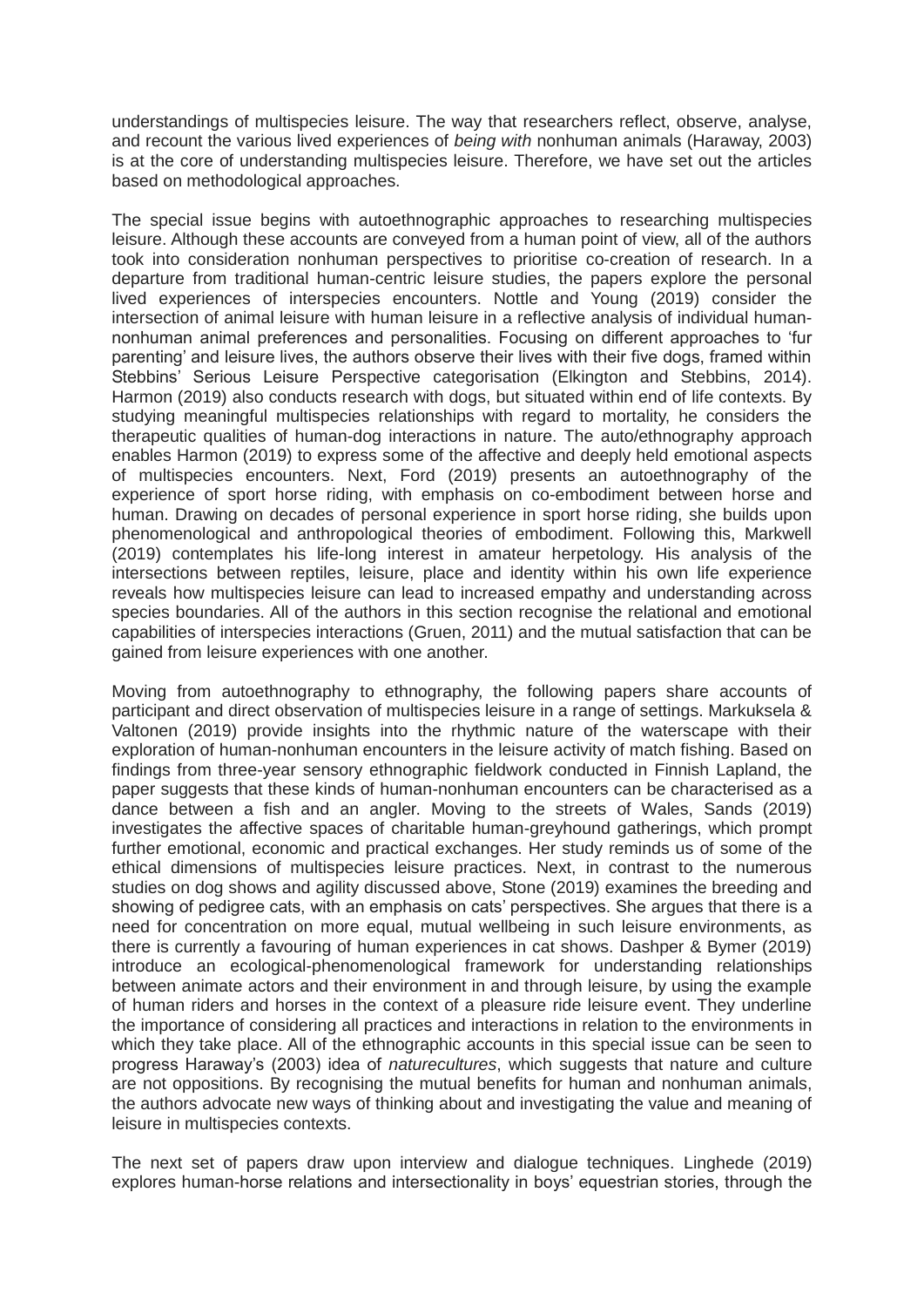concept of intractivity and creative analytical writing. She found that engaging with horses can encourage boys to be less constrained by dominant gender discourses and that transcending the human-animal divide can help them to transcend the femalemale/masculine-feminine divide. Following this, Marinova & Fox (2019) analyse ethical issues related to animal rights and welfare in planned event environments, and the uncertainty regarding animals' status as stakeholders during live events. They found that Millennials are concerned about animal welfare, although this is underpinned by ambiguity and contradiction in relation to the involvement of different animals in different types of events. Lastly, utilising a mixed methods approach, Wilson & Rose (2019) investigate the preferences of people in the United States for sharing leisure space in their local urban parks with coyotes, a nonhuman animal that often provokes more negative responses from people than many of the others that feature within this special issue. They found that coyotes are perceived as dangerous, and, thus, people are unwilling to share leisure spaces with them, which has implications for current efforts to promote human-wildlife coexistence strategies in many urban locations.

Throughout these studies, current debates and ongoing discussions about humannonhuman animal coexistence and interactions in leisure landscapes are seen to be complex, affective, experiential and intractive. Therefore, this special issue contributes to greater understanding of leisure as an entangled multispecies phenomenon by presenting international scholarship utilising creative methodological approaches which explore a range of issues and perspectives on multispecies leisure in order to contribute to the development of critical leisure theory and human-nonhuman animal studies.

## **Future development for multispecies leisure research**

This special issue is a contribution to the development of multispecies insights on leisure. This research area remains relatively emergent and has potential for further development and sophistication in order to enhance theorising in leisure studies and also to contribute to theoretical, methodological and practical developments in the broader field of human-animal studies. In this final section, we make some suggestions for future development.

Many of the papers in this special issue, and numerous others in the wider literature, focus predominantly on the positive, beneficial aspects of multispecies encounters and leisure and reflect close bonds - even love - across species boundaries (Nottle & Young, 2019). Nickie Charles' research has posited that pets can be understood to be kin - family members in many circumstances - and that they provide emotional support, comfort and security to many people (Charles & Davies, 2008; Charles, 2014) and often serve as substitutes for human relations. Leisure researchers could usefully add to this line of enquiry, considering if and how pets (and other animals in some circumstances) are incorporated as family members into family leisure activities. Multispecies families are a reality for many and considering if and how the more-than-human aspects of family leisure help maintain familial bonds, at times contributing to overcoming tension and sometimes leading to problems and conflict, would advance understanding of multispecies families and leisure.

Whilst many multispecies interactions are positive and based on genuine affection and respect, we would caution against overly-romanticising interspecies relationships. Even pets, with whom many share their homes and everyday lives, are in a liminal position relative to the broader family; often considered full family members and valued for their 'animalness', but still subject to human whim and attempts to 'civilise' their behaviour through practices like selective breeding, training and neutering (Fox, 2006). Pets and other companion species, like horses, are still classed as human property and are liable to be sold or euphemistically 'destroyed' if they do not live up to human expectations, behave in a way deemed unacceptable to their human owners or simply become surplus to human wants and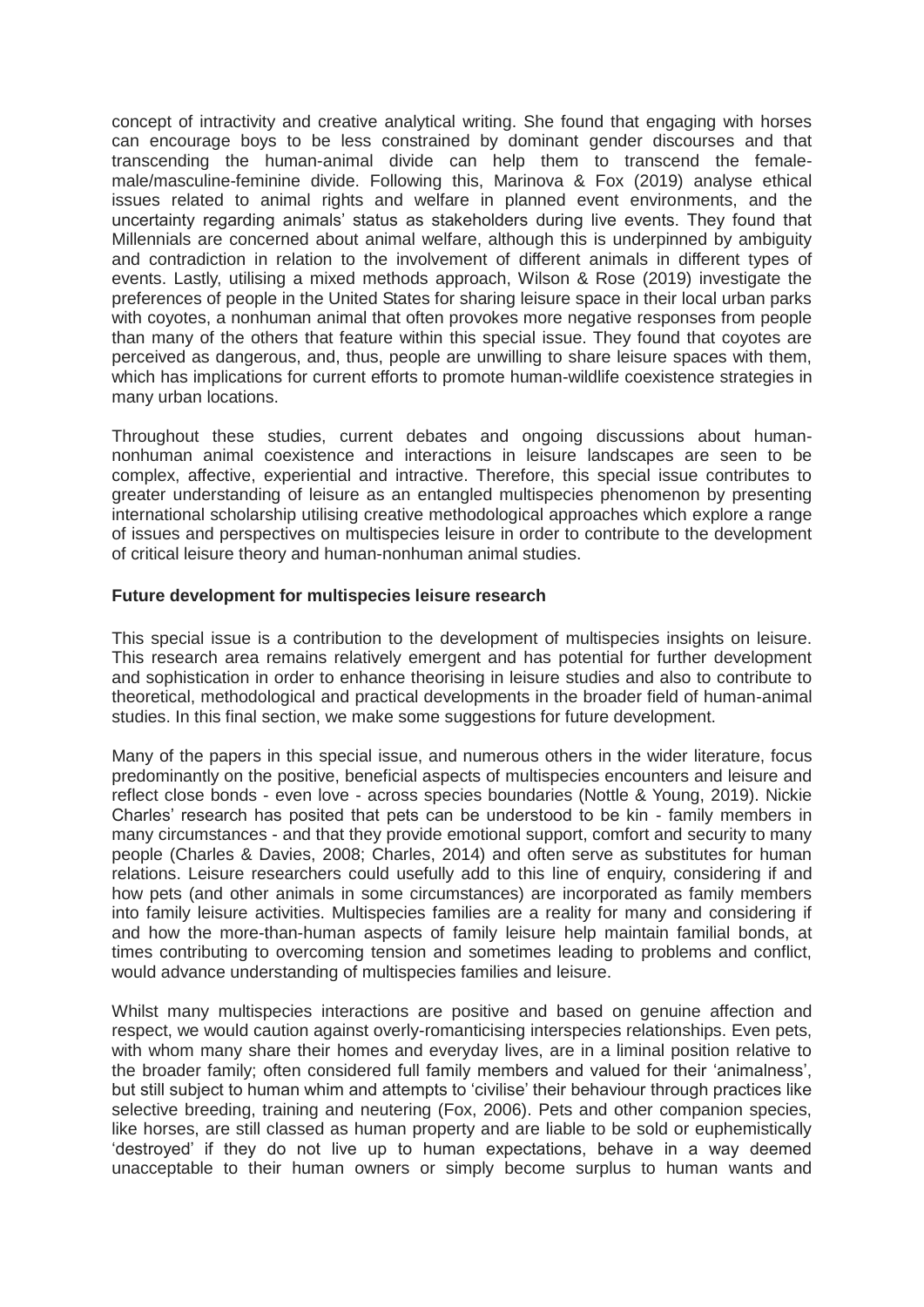requirements (Dashper, 2014; McCarthy, 2016). Critical examinations of power within multispecies leisure practices could usefully address some of these issues and consider what we owe to the animals we involve in our leisure practices, including the responsibilities we have to them and the potential for abusing that power.

There are also many examples where nonhuman animals are involved and in many situations exploited within human leisure in ways that are clearly to the detriment of those animals, from hunting, to fighting, to exhibition in zoos and parks with low standards of animal welfare. There is research in the tourism field that considers some of these issues (Fennell, 2013), and this can be developed further to explore what we mean by 'good welfare' in the context of global tourism. Further, attitudes to nonhuman animals are historically, culturally and socially specific, and we would like to see further examination of multispecies leisure in different spaces, cultures and societies. This may lead to serious consideration of what might be considered to be ethical or morally acceptable ways in which to engage nonhuman animals in our leisure practices in order to try to respect nonhuman subjectivity while maintaining human pleasure in these activities.

These discussions are important in terms of our relationships with and attitudes to the nonhuman world, issues which are particularly pertinent as we face the potentially catastrophic consequences of human effects on the climate and nature. As Birke (2007: 306, italics in original) argues, "nonhuman animals matter for *themselves"* and so we have a moral obligation to critically reflect on multispecies leisure and how our pleasure can affect other animals. At the same time, multispecies perspectives are useful for helping us understand the human world better as well, particularly in relation to oppression, exploitation and inequality. Birke (2007: 307) argues that:

[E]ach of the ways in which 'othering' appears in our culture is mutually reinforcing. Sexism, racism, imperialism, and our treatment of nonhuman animals are all deeply interrelated and deeply entwined.

Consequently, multispecies perspectives on leisure can help contribute to understanding of human inequalities. As Nibert (2003) argues, how we treat and think about nonhuman animals is often caught up with what happens to many humans.

Multispecies perspectives on leisure thus have potential to advance understanding of both interspecies interactions *and* human-based systems of inequality in and through leisure. The so-called 'animal turn' is beginning to be felt within leisure studies, and we believe this opens up many fruitful avenues for critical reflection on leisure and its roles and influences within our multispecies worlds.

## **References**

Baldwin, C. K. and Norris, P. A. (1999). Exploring the dimensions of serious leisure: "Love me—love my dog!". *Journal of Leisure Research*, 31(1), 1-17.

Barad, K. (2007). *Meeting the universe halfway: Quantum physics and the entanglement of matter and meaning*. Durham, NC: Duke University Press.

Barad, K. (2008). Queer causation and the ethics of mattering. In N. Giffney and M. J. Hird (eds.) *Queering the non-human.* Aldershot: Ashgate.

Bertella, G. (2014). The co-creation of animal-based tourism experience. *Tourism Recreation Research*, 39(1), 115-125.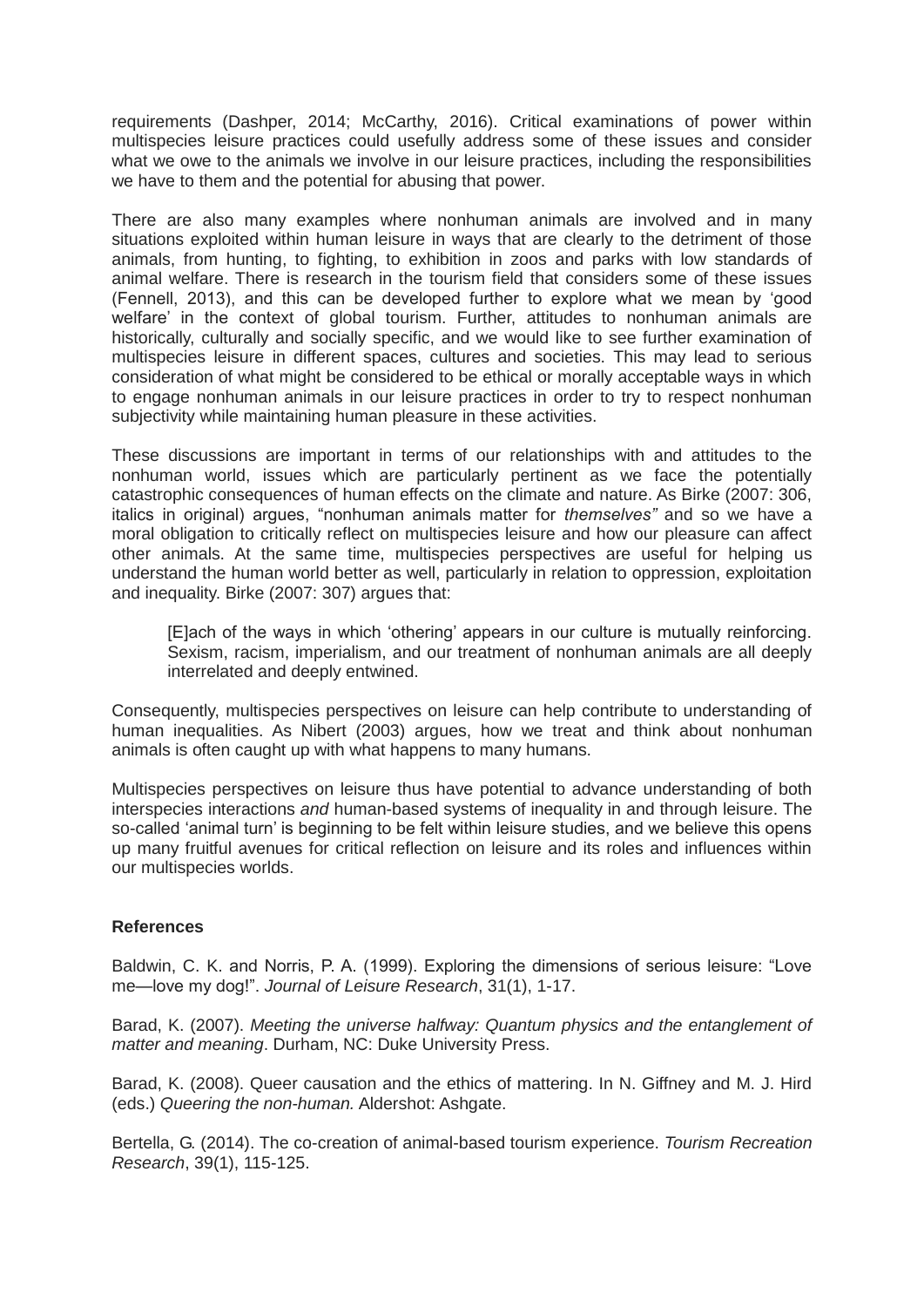Birke, L. and Hockenhull, J. (2012). Investigating human-animal bonds: Realities, relating, research. In L. Birke and J. Hockenhull (eds.) *Crossing boundaries. Investigating humananimal relationships.* Leiden: Koninklijke Brill.

Birke, L. (2007). Relating animals: Feminism and our connections with nonhumans. *Humanity & Society*, *31*(4), 305-318.

Bowes, M., Keller, P., Rollins, R., Gifford, R. (2015). Parks, dogs, and beaches: Humanwildlife conflict and the politics of place. In N. Carr (ed.) *Domestic animals and leisure: Leisure studies in a global era*. London: Palgrave Macmillan.

Buchmann, A. (2017). Insights into domestic horse tourism: The case study of Lake Macquarie, NSW, Australia. *Current Issues in Tourism*, 20(3), 261-277.

Buller, H. (2014). Animal geographies I. *Progress in Human Geography,* 38(2), 308-318.

Carr, N. (2014). *Dogs in the leisure experience*. London: CABI.

Carr, N. and Broom, D. M. (2018). *Tourism and animal welfare*. London: CABI.

Catlin, J., Hughes, M., Jones, T., Jones, R., Campbell, R. (2013). Valuing individual animals through tourism: Science or speculation?. *Biological conservation*, 157, 93-98.

Chandler, C. (2012). *Animal assisted therapy in counseling*. Abingdon: Routledge.

Charles, N. (2014). 'Animals just love you as you are': Experiencing kinship across the species barrier. *Sociology*, 48(4), 715-730.

Charles, N. and Davies, C. A. (2011). My family and other animals: pets as kin. *Sociological Research Online,* 13(5), 4.

Clarke, C. and Knights, D. (2018). Who's a good boy then? Anthropocentric masculinities in veterinary practice. *Gender, Work & Organization*. doi.org/10.1111/gwao.12244.

Cooke, S. (2011). Duties to companion animals. *Res Publica*, 17(3), 261.

Coulter, K. (2016). Beyond human to humane: A multispecies analysis of care work, its repression, and its potential. *Studies in Social Justice*, 10(2), 199-219.

Curtin, S. and Kragh, G. (2014). Wildlife tourism: Reconnecting people with nature. *Human dimensions of wildlife*, 19(6), 545-554.

Danby, P. (2018). Post-humanistic insight into human-equine interactions and wellbeing within leisure and tourism. In J. Young and N. Carr (eds.) *Domestic animals, humans, and leisure*, 58-176. Abingdon: Routledge.

Dashper, K. (2012). Together, yet still not equal? Sex integration in equestrian sport. *Asia-Pacific Journal of Health, Sport and Physical Education*, 3(3), 213-225.

Dashper, K. (2014). Tools of the trade or part of the family? Horses in competitive equestrian sport. *Society & Animals*, 22(4), 352-371.

Dashper, K. (2016). Strong, active women: (Re)doing rural femininity through equestrian sport and leisure. *Ethnography*, 17(3), 350-368.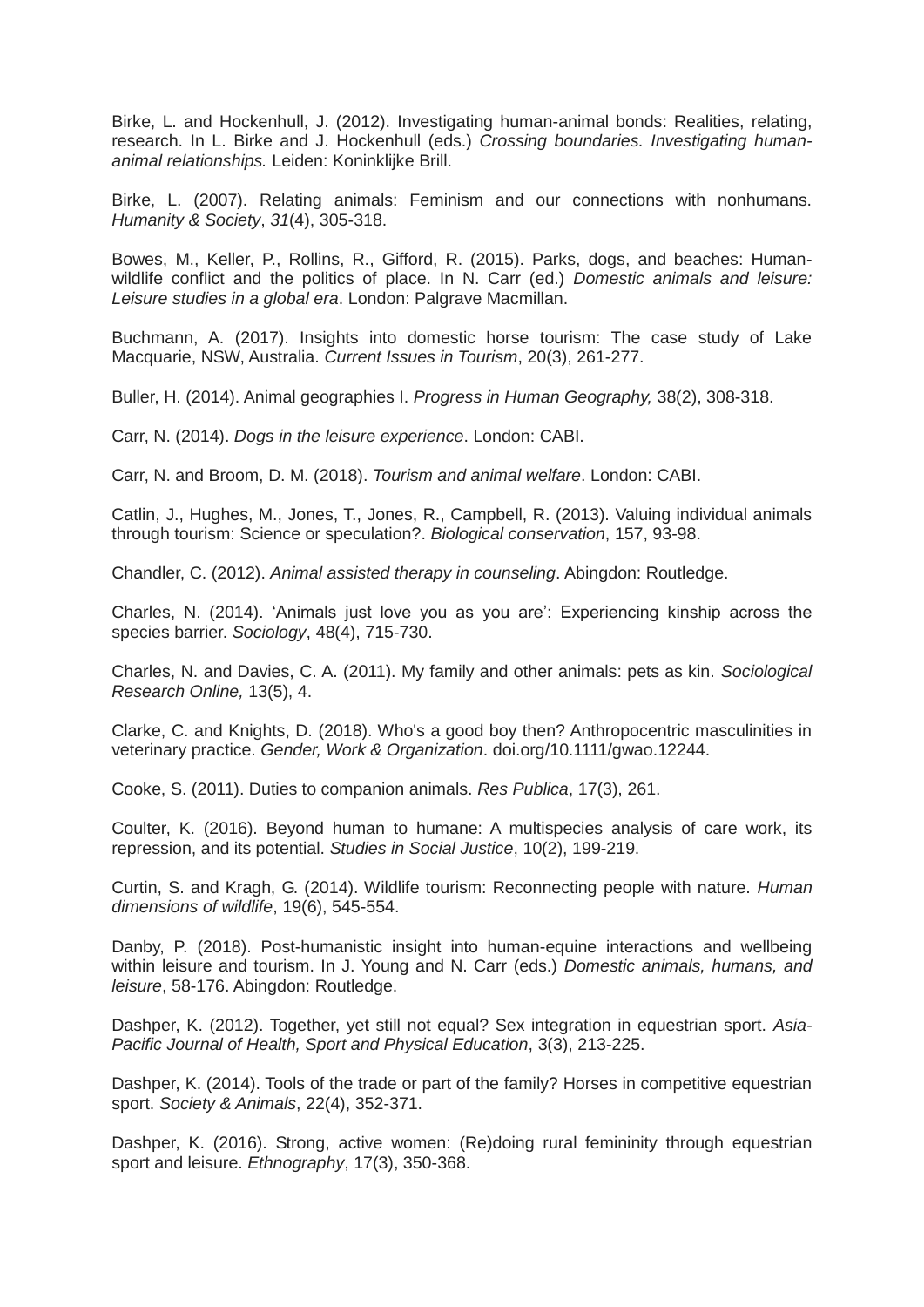Dashper, K. (2017a). Listening to horses: Developing attentive interspecies relationships through sport and leisure. *Society & Animals*, 25(3), 207-224.

Dashper, K. (2017b). *Human-animal relationships in equestrian sport and leisure*. Abingdon: Routledge.

Dashper, K. (2018). Moving beyond anthropocentrism in leisure research: Multispecies perspectives. *Annals of Leisure Research*, 22(2), 133-139.

Dashper, K. (2019). More-than-human emotions: Multispecies emotional labour in the tourism industry. *Gender, Work & Organization.* doi.org/10.1111/gwao.12344.

Dashper, K. and Brymer, E. (2019). An ecological-phenomenological perspective on multispecies leisure and the horse-human relationship in events. *Leisure Studies*, doi.org/10.1080/02614367.2019.1586981.

Dashper, K., Abbott, J., Wallace, C. (2019). 'Do horses cause divorces?' Autoethnographic insights on family, relationships and resource intensive leisure. *Annals of Leisure Research,*  <https://doi.org/10.1080/11745398.2019.1616573>.

Davis, D. L., Maurstad, A., Dean, S. (2016). 'I'd rather wear out than rust out': Autobiologies of ageing equestriennes. *Ageing & Society*, 36(2), 333-355.

DeMello, M. (2012). *Animals and society: An introduction to human-animal studies*. New York: Columbia University Press.

Dowling, R., Lloyd, K., Suchet-Pearson, S. (2017). Qualitative methods II: 'More-thanhuman' methodologies and/in praxis. *Progress in Human Geography*, 41(6), 823-831.

Elkington, S. and Stebbins, R. (2014)*. The serious leisure perspective: An introduction*. Abingdon: Routledge.

Fennell, D. A. (2011). *Tourism and animal ethics*. Abingdon: Routledge.

Fennell, D. A. (2013). Tourism and animal welfare. *Tourism Recreation Research*, 38(3), 325-340.

Fine, A. (2015). *Handbook on animal-assisted therapy: Foundations and guidelines for animal assisted interventions.* London: Elsevier.

Finkel, R. and Danby, P. (2018). Legitimising leisure experiences as emotional work: A posthumanist approach to gendered equine encounters. *Gender, Work and Organization*. doi.org/10.1111/gwao.12268.

Fletcher, T. and Platt, L. (2018). (Just) a walk with the dog? Animal geographies and negotiating walking spaces. *Social & Cultural Geography*, 19(2), 211-229.

Franklin, A. and Schuurman, N. (2017). Aging animal bodies: Horse retirement yards as relational spaces of liminality, dwelling and negotiation. *Social & Cultural Geography*, 1-20.

Ford, A. (2019). Sport horse leisure and the phenomenology of interspecies embodiment. *Leisure Studies,* doi.org/10.1080/02614367.2019.1584231.

Fox, R. (2006). Animal behaviours, post-human lives: Everyday negotiations of the animal– human divide in pet-keeping. *Social & Cultural Geography*, *7*(4), 525-537.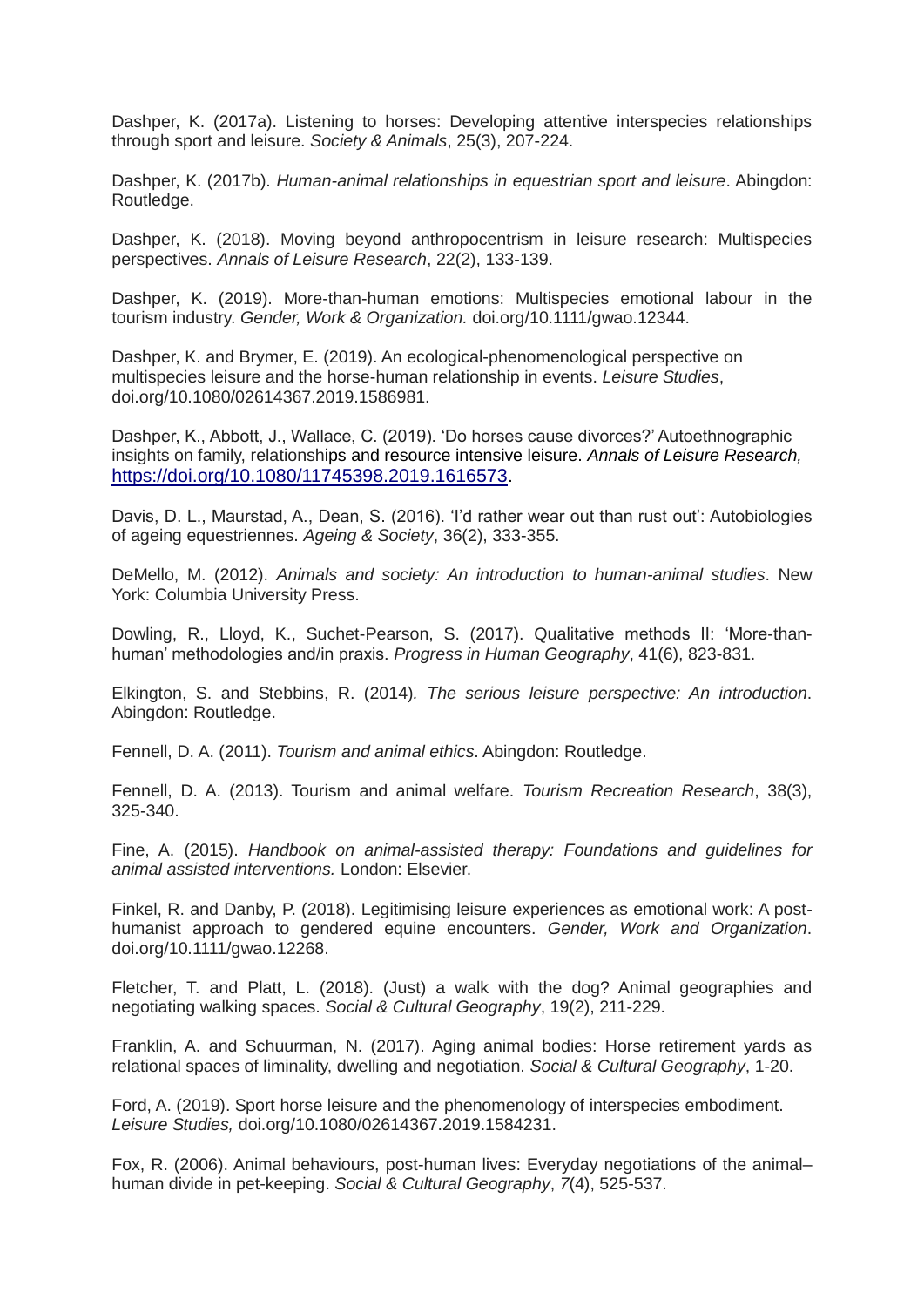Game, A. (2001). Riding: Embodying the centaur. *Body & Society*, 7(4), 1-12.

Gilbert, M. and Gillett, J. (2012). Equine athletes and interspecies sport. *International Review for the Sociology of Sport*, 47(5), 632-643.

Gilbert, M. and Gillett, J. (2014). Into the mountains and across the country: Emergent forms of equine adventure leisure in Canada. *Loisir et Société/Society and Leisure*, 37(2), 313-325.

Gillespie, D. L., Leffler, A., Lerner, E. (2002). If it weren't for my hobby, I'd have a life: Dog sports, serious leisure, and boundary negotiations. *Leisure Studies*, 21(3-4), 285-304.

Gruen, L. (2011). *Ethics and animals. An introduction.* Cambridge: Cambridge University Press.

Hallberg, L. (2008). *Walking the way of the horse: Exploring the power of the horse-human relationship*. New York: iUniverse.

Haraway, D. (2003). *The companion species manifesto: Dogs, people and significant otherness*. Chicago: Prickly Paradigm Press.

Haraway, D. (2013). *When species meet*. Minneapolis: University of Minnesota Press.

Harmon, J. (2019). Tuesdays with Worry: appreciating nature with a dog at the end of life. *Leisure Studies*, doi.org/10.1080/02614367.2018.1534135.

Hayward, E. (2010). Fingereyes: Impressions of cup corals. *Cultural Anthropology,* 25(4), 577-599.

Hockenhull, J., Birke, L., Creighton, E. (2010). The horse's tale: Narratives of caring for/about horses. *Society & Animals*, 18(4), 331-347.

Hurn, S. (2012). *Humans and other animals: Cross cultural perspectives on human-animal interactions.* London: Pluto Press.

Instone, L. (1998). The coyote's at the door: Revisioning human-environment relations in the Australian context. *Cultural Geographies*, 5(4), 452-467.

Irvine, L. (2004). Pampered or enslaved? The moral dilemmas of pets. *International Journal of Sociology and Social Policy*, 24(9), 5-17.

Kirksey, S. E. and Helmreich, S. (2010). The emergence of multispecies ethnography. *Cultural Anthropology*, 25(4), 545-576.

Krause-Parello, C., Gulick, E., Basin, B. (2019). Loneliness, depression and physical activity in older adults: The therapeutic role of human-animal interactions. *Anthrozoos,* 32(2), 239- 254.

Linghede, E. (2019). Becoming horseboy(s) – human-horse relations and intersectionality in equiscapes. *Leisure Studies*, doi.org/10.1080/02614367.2019.1584230.

Lorimer, H. (2009). Posthumanism/posthumanistic geographies. *International Encyclopedia of Human Geographies*, 8, 344-354.

Madden, R. (2014). Animals and the limits of ethnography. *Anthrozoös*, 27(2), 279-293.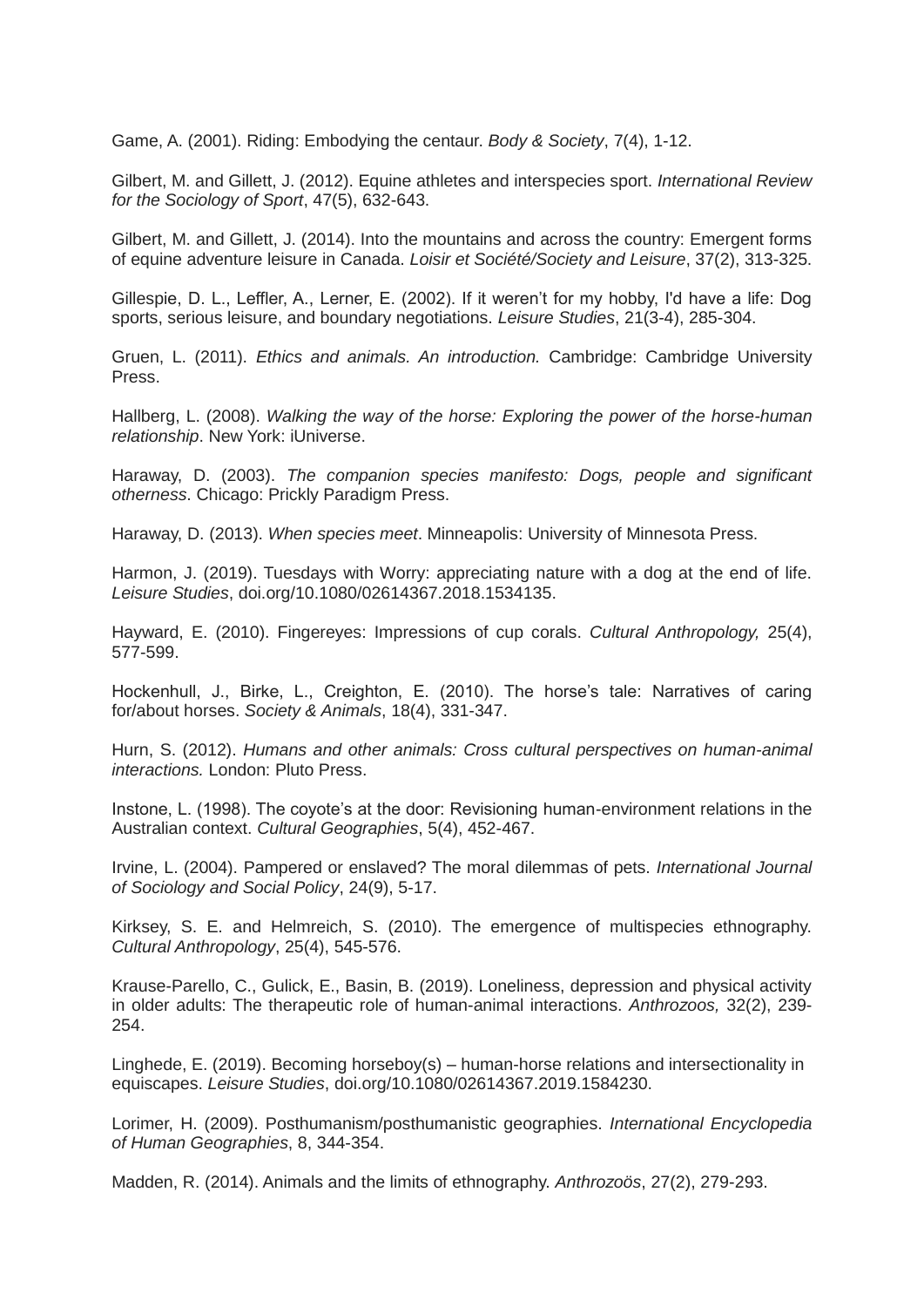Markuksela, V. and Valtonen, A. (2019). Dance with a fish? Sensory human-nonhuman encounters in the waterscape of match fishing. *Leisure Studies*, doi.org/10.1080/02614367.2019.1588353.

Markwell, K. (2015). Birds, beasts and tourists: Human-animal relationships in tourism. In K. Markwell (ed.) *Animals and tourism: Understanding diverse relationships*, 1-23. Bristol: Channel View Publications.

Markwell, K. (2019). Relating to reptiles: An autoethnographic account of animal–leisure relationships. *Leisure Studies*, doi.org/10.1080/02614367.2018.1544657.

Marinova, E. and Fox, D. (2019). An exploratory study of British Millennials' attitudes to the use of live animals in events. *Leisure Studies*, doi.org/10.1080/02614367.2019.1583766.

Maurstad, A., Davis, D., Cowles, S. (2013). Co‐ being and intra‐ action in horse–human relationships: A multispecies ethnography of be(com)ing human and be(com)ing horse. *Social Anthropology*, 21(3), 322-335.

McCarthy, D. (2016). Dangerous dogs, dangerous owners and the waste management of an 'irredeemable species'. *Sociology*, 50(3), 560-575.

Nibert, D. (2003). Humans and other animals: Sociology's moral and intellectual challenge. *International Journal of Sociology and Social Policy*, 23(3), 4-25.

Nimer, J. and Lundahl, B. (2007). Animal-assisted therapy: Meta-analysis. *Anthrozoos,* 20 (3), 225-238.

Nottle, C. and Young, J. (2019). Individuals, instinct and moralities: exploring multi-species leisure using the serious leisure perspective. *Leisure Studies*, doi.org/10.1080/02614367.2019.1572777.

Pacini-Ketchabaw, V. Taylor, A., Blaise, M. (2016). Decentring the human in multispecies ethnographies. In C. Taylor and C. Hughes (eds.) *Posthuman research practices in education*, 149-167. London: Palgrave Macmillan.

Peggs, K. (2013). The 'animal‐ advocacy agenda': Exploring sociology for non‐ human animals. *The Sociological Review*, 61(3), 591-606.

Ren, C. (2011). Non-human agency, radical ontology and tourism realities. *Annals of Tourism Research*, 38(3), 858-881.

Reynolds, P. C. and Braithwaite, D. (2001). Towards a conceptual framework for wildlife tourism. *Tourism Management*, 22(1), 31-42.

Rodger, K., Moore, S. A., Newsome, D. (2009). Wildlife tourism, science and actor network theory. *Annals of Tourism Research*, 36(4), 645-666.

Sanchez, L. (2017). 'Every time they ride, I pray:' Parents' management of daughters' horseback riding risks. *Sociology of Sport Journal*, 34(3), 259-269.

Sanders, C. (1990). The animal 'other': Self-definition, social identity and companion animals. *Advances in Consumer Research,* 17, 662-668.

Sanders, C. (1999). *Understanding dogs*. Temple: Temple University Press.